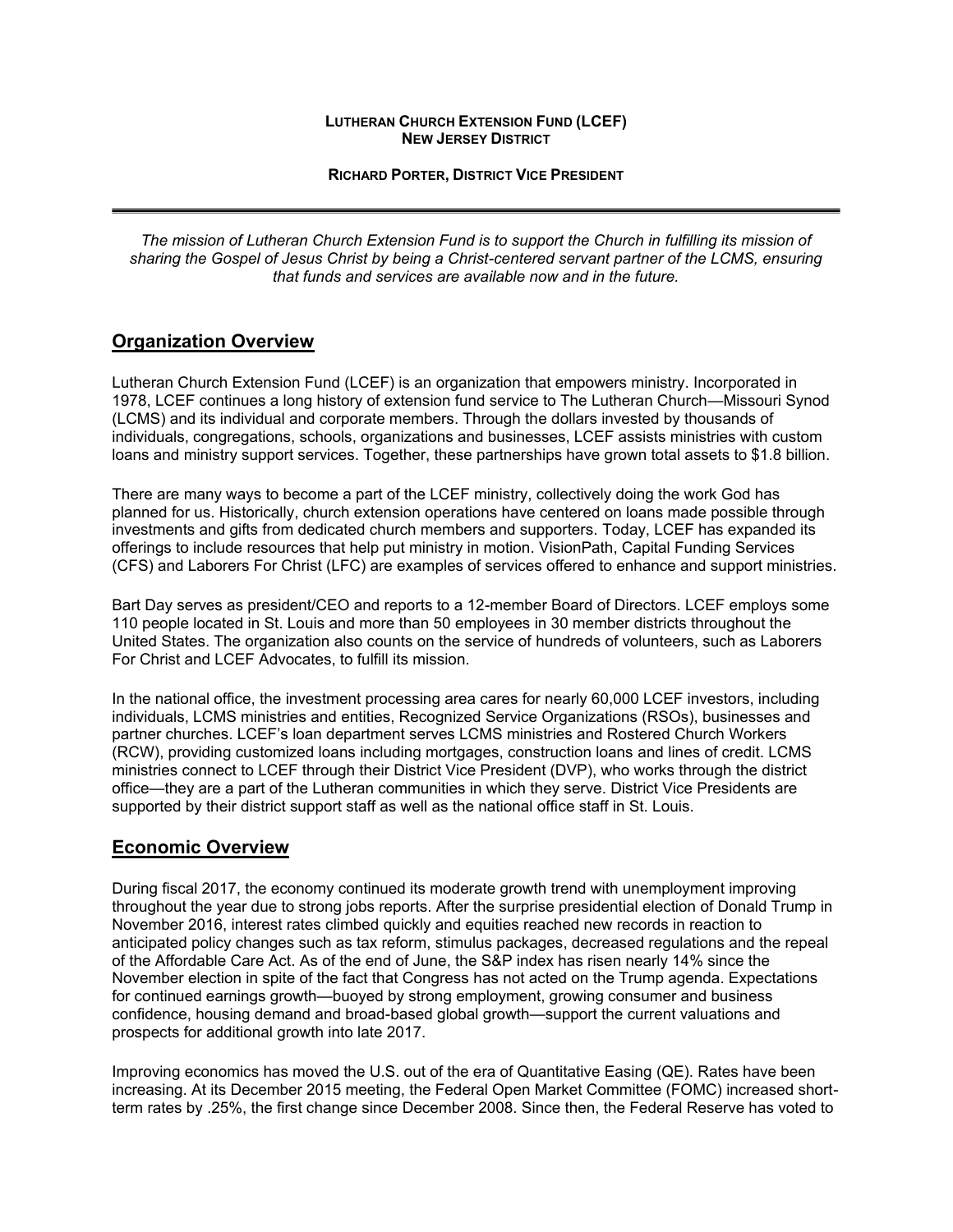increase rates by an additional .25% during each of the December 2016, March 2017 and June 2017 meetings. The prospects for another .25% increase during the December or January FED meeting are 78%.

From a market perspective, the three-year treasury rate (which correlates with the average term of LCEF's intermediate fixed-income portfolio) rose dramatically during the fiscal year from the post Brexit vote low in July 2016 of .71% to a high of 1.69% closing at 1.6% at the end of the fiscal year in June, 2017. The Federal Reserve continues to assure the markets that the return to a more normalized rate environment will be data driven, and it is expected that, unless inflation begins to increase at a faster pace, these adjustments will be gradual.

LCEF's investment portfolio is heavily weighted to fixed-income investments, and the rising rate environment, while providing increased yields over time, resulted in unrealized losses in its intermediate bond portfolio. To hedge against these losses, LCEF maintained a short duration approximating two years, and a longer-term portfolio of other investments that historically over time have proven to be noncorrelated to rising interest rates. The good news during fiscal year 2017 is that the long-term portfolio generated market gains of \$6.0 million which offset in part the market value losses of \$10.55 million on the fixed income portfolio.

## **LCEF's Performance – Fiscal 2017 Highlights**

Against the backdrop of the economic overview provided above, during fiscal year 2017 (FY17), LCEF was blessed to serve the ministries of the LCMS and achieved or exceeded many of the financial targets and goals outlined in the prior year Ministry and Business Plan. LCEF ended the year with total assets reaching \$1.8 billion and achieved net income of \$8.8 million. Once again, LCEF was able to distribute operating results to the LCEF Districts and to the Synod and also made an allocation approximating \$1.2 million to the Kaleidoscope Fund – a granting initiative sponsored by LCEF.

Details of the financial performance for FY 2017 are listed below:

- $\circ$  The Ohio District CEF consolidated its operations with LCEF effective April 01, 2017.
- $\circ$  The South Dakota CEF decided to consolidate its operations with LCEF effective October 15, 2017, the third CEF district entry in the past two years.
- $\circ$  Total Assets increased \$31.1 million or 1.7% to \$1.839 billion since June 30, 2016, due to the entry of the Ohio District CEF.
- $\circ$  Management continued to maintain high levels of liquidity with cash and investments totaling \$317.2 million or 19.6% of notes and support dollars payables at June 30, 2017.
- $\circ$  Maintained a strong capital ratio of 11.7%, an increase of .4% when compared to the prior year.
- $\circ$  Cost of Funds (COF the base from which loan rates are set) remained stable at 1.875% during the year, translating to very low-cost loans to organizations and Rostered Church Workers in FY 17.
- $\circ$  LCEF continued the multi-year increase in investors, achieving a net increase of 1,264 new investor relationships. This increase resulted from the entry of the Ohio CEF transferring 765 investors, the continued success of ConnectPlus and PartnerPlus term notes and the Young Investors (Y.I.) offering during the year.
- $\circ$  Loans receivable increased by \$70 million to a balance of \$1.5 billion.
- $\circ$  LCEF's loan disbursements were \$95.7 million higher than the prior year, totaling \$270.1 million which exceeded loan principal repayments by \$50 million, resulting in a reduction in short-term investments.
- o During FY 2017, the delinquency rate increased to .7% from .4% the prior year, still a historically low level of delinquencies.
- $\circ$  Impaired loans decreased from \$129.8 million at June 30, 2016, to \$104.8 million at the end of FY 2017. Impaired loans include nonaccrual loans and loans for which LCEF has modified repayment terms from the terms included in the original loan agreements.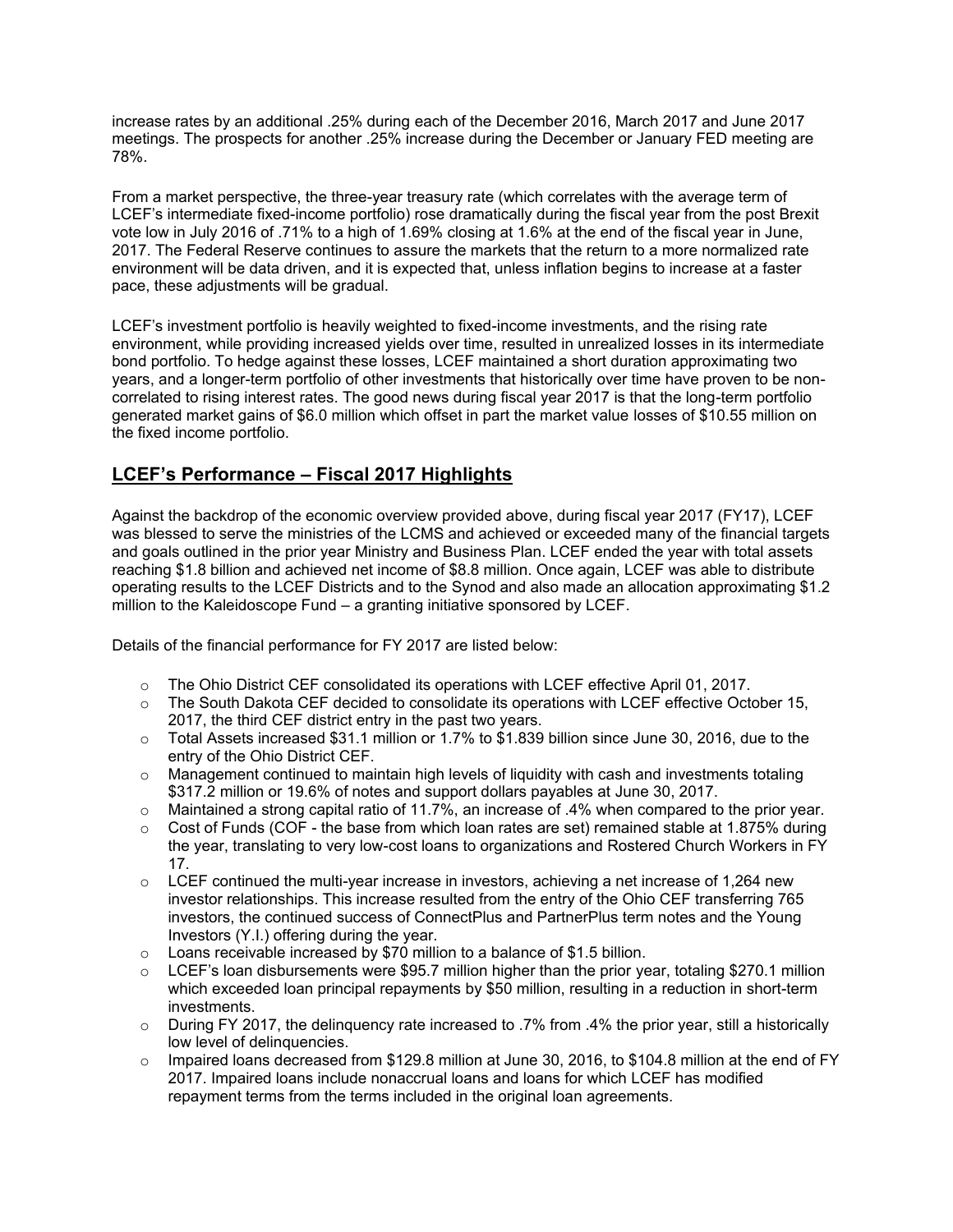- o Nonaccrual loans decreased to \$72.1 million compared with \$87.3 million at June 30, 2017. Associated interest reserves totaled \$900 thousand.
- $\circ$  The total allowance, as of June 30, 2017, totaled \$29.4 million or 1.96% of the loan portfolio, compared to \$37.3 million or 2.6% at June 30, 2016. The decrease in reserves represent write-offs associated with the resolution of certain specific impaired loans.

LCEF continues to be blessed by the strong support of its investors and the dedicated commitment of its borrowers. Because of this partnership, LCEF is well positioned to serve the ministries of The Lutheran Church — Missouri Synod today and in the future.

### **Core Initiatives for Fiscal Year 2018**

As outlined in LCEF's Ministry and Business Plan for the fiscal years ending June 30, 2018 – 2020, LCEF is focused on the following core initiatives:

- Prepare for and adapt to internal and external change as we embrace the evolving needs of our customers and adjust to new leadership within the organization.
- Develop a greater partnership with LCMS entities and Synod, Inc., building upon synergies and strengths of the organizations in support of ministries we commonly serve.
- Ensure continued financial and operational health of the enterprise, having resources available in support of ministries and partner churches of the LCMS today and in the future.

Based on its financial forecast for the fiscal year ending June 30, 2018, and in line with the core initiatives outlined above, LCEF expects:

- Total assets to decrease \$14.1 million, or .01% to \$1.825 billion.
- Liquidity to remain strong, maintaining a ratio approximating 19% of notes & support dollars payables.
- Net assets to increase to \$223.1 million representing a capital-to-asset ratio of 12.2%.
- Loans receivable to increase to \$1.522 billion.
- Notes and support dollars payables to decrease to \$1.593 billion.
- Net income to total \$8.9 million.
- Loan delinquencies to remain at a level below 1.75% and non-income producing assets, nonaccrual loans and real estate to decrease by \$12.1 million.

Other objectives include:

- Following three years of planning and preparation, two of three regional operations centers have opened their doors in Minneapolis/St. Paul, which is serving as the operational hub for Central Region and Mission Viejo, California, which is now serving as the operational hub for the West Region.
- One additional regional center is scheduled to open during the coming fiscal year with an office planned for Orlando, Florida. The East Region office will complete the first major phase of the larger de-centralization efforts designed to increase and improve LCEF's ability to first discern and then respond to the continually evolving needs of our customers across the country.
- National loan staff will actively engage and interact with district and regional support networks. They will seek increased opportunities with the non-congregational borrowing base, and in conjunction with the Lutheran Federal Credit Union, will expand the Rostered Church Worker (RCW) Loan Program to states beyond the current 16 where LCEF is licensed.
- Marketing will engage with and support the regional and district offices to better understand their unique needs so it can properly support their ministry efforts.
- Marketing will update the website to reflect a blog-centric content strategy and user-friendly 13 Annual Meeting 2017 experience. Marketing will implement a strategy to retire and/or redefine the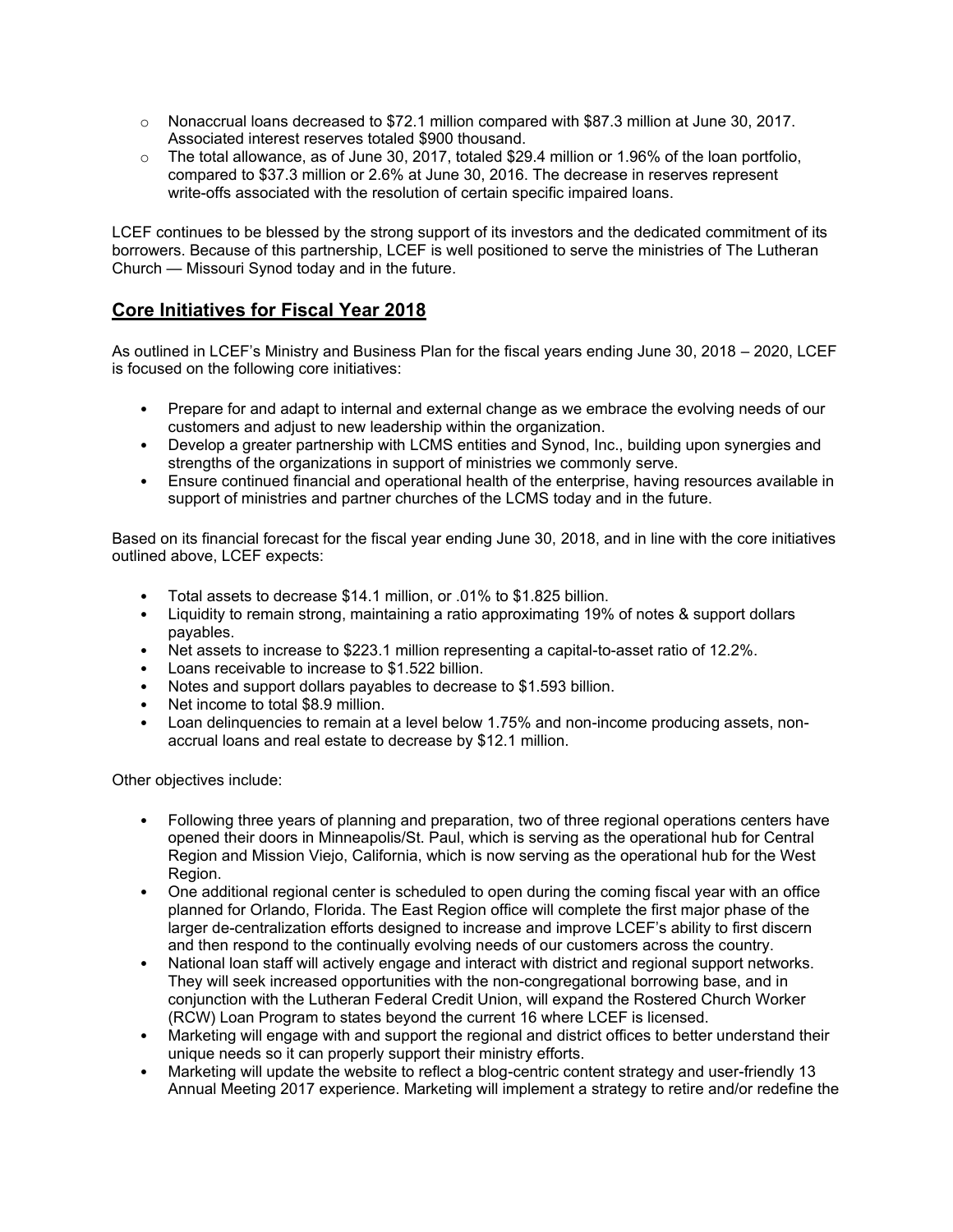investor products ensuring LCEF's product line remains strong and relevant offering investors a complementary mix of demand and term products.

- Laborers For Christ (LFC) will complete a comprehensive study and re-design of its business model to reflect current sociological and economic realities with a focus on long-term sustainability.
- Capital Funding Services will develop a capital campaign strategy utilizing a team approach of individual 'experts' within various components of a campaign for conducting campaigns in larger churches.
- District and National Operations (DNO) will continue dialogue with other synodical agencies to develop operational models for the future that seek to leverage the LCEF regional structure.
- Loans will seek opportunities to network with other synodical agencies in conjunction with product development, customer support and loan promotion efforts, and will actively participate in district and nationally hosted events, taking advantage of opportunities for key sponsorships.
- Loans will explore strategic partnerships with LCMS entities and partner churches and expand relationships with Recognized Service Organizations and associations of LCMS elementary and high schools.
- Information Technology will connect where appropriate with LCMS entities to increase communications in the areas of cybersecurity, customer relationship management and vendor management.
- Facilities Management will leverage existing relationships with partners such as Foundry Commercial, LCEF's real estate partner, to assist entities and customers with maintenance and management of physical infrastructure, analyzing building operations and suggesting improvements and opportunities for savings.
- Benefiting from networking opportunities with the Concordia University System through the National Student Marketing Competition, Marketing will host a high school entrepreneur competition in the St. Louis area with a desire to have a nationwide program in the future. They will also organize networking events and mutual learning sessions with various LCMS entities.
- Ministry Support will consider partnering with the Office of National Mission (ONM) to develop a ministry geared to older LCMS members. In concert with the synodical stewardship group, Ministry Support will determine new stewardship opportunities for LCMS congregations.
- DNO will continue to place a strong emphasis on growing the roles of investing partners with the LCEF. Cultivation, development and ongoing maintenance of these investor relationships will drive lending activities for the foreseeable future.
- Loans will continue to work with impaired borrowers to return a significant portion of these loans to the active loan portfolio.
- Finance projects LCEF will achieve sufficient net income that will provide for distribution of operating results and contributions to the Kaleidoscope Fund. Finance will also expand awareness and focus of LCEF's Enterprise Risk Management (ERM) process, ensuring accountability and engagement throughout the organization.

LCEF has truly been blessed with positive financial results, loyal support from its investors and faithful commitment from its borrowers. Through this support, LCEF has been able to meet the loan needs of ministries within the LCMS and maintain its strong financial position. LCEF once again distributed portions of its operating results to participating districts and the Synod along with ministry grants through the Kaleidoscope Fund. Management remains committed to supporting those ministries struggling financially, in a firm yet encouraging way, confident that God will provide a path for faithful ministries to continue to fulfill the mission of sharing the Gospel.